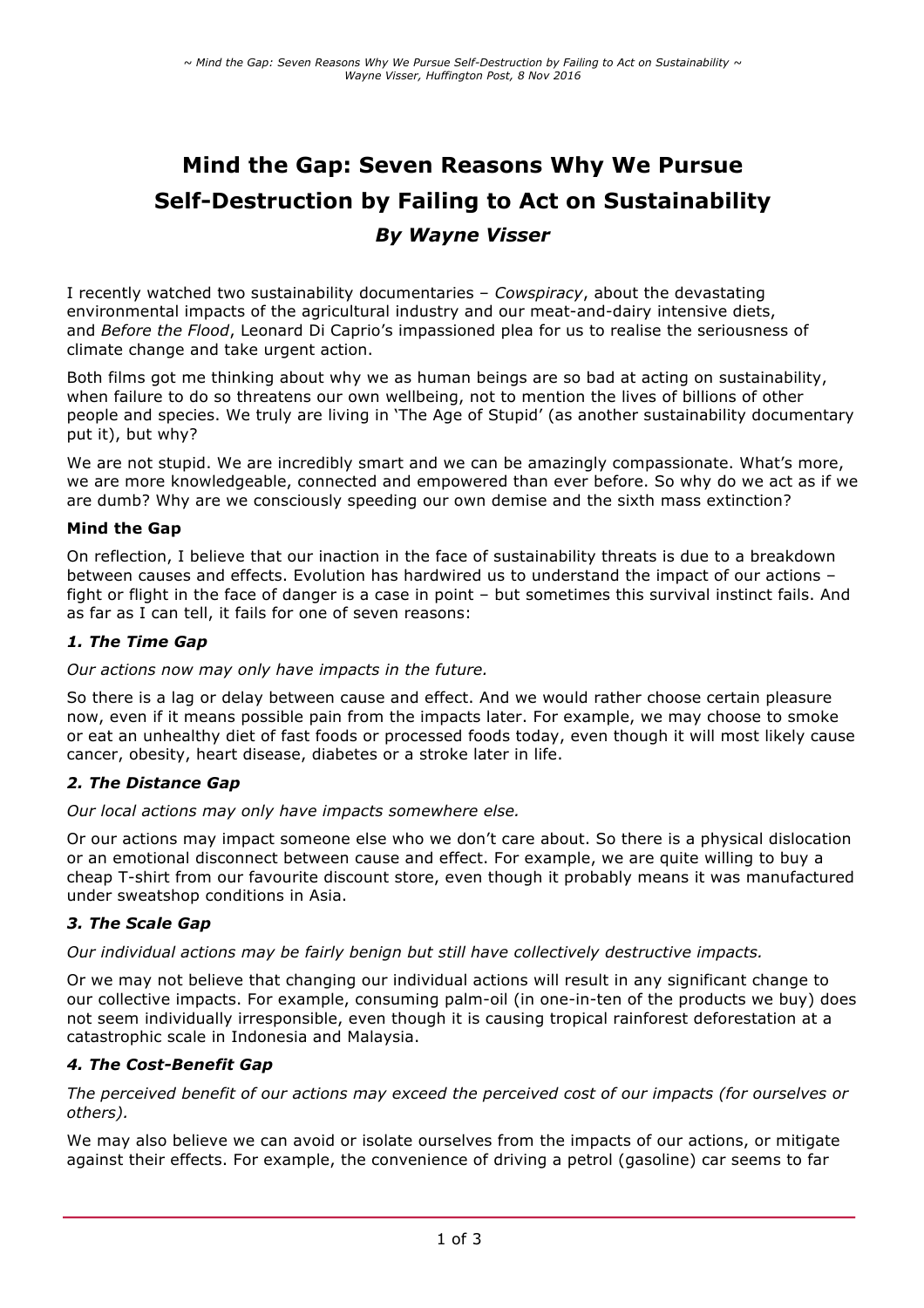outweigh the effort of cycling, taking a train or the investment cost of buying an electric car, let alone the nebulous future impact of air pollution or climate change.

## *5. The Causal Gap*

### *The link between our actions and impacts may be unclear, ambiguous or unconvincing.*

So the evidence for causality between cause and effect is weak or confused by contradictory opinions. For example, people may wonder: is my consumption of fossil fuel energy really linked to the increasing frequency and intensity of hurricanes across the world? Maybe that's just from El Niño or El Niña. Besides, we just had a cold winter. And wasn't there some manipulation of the climate data anyway?

## *6. The Incentive Gap*

#### *There may be a lack of incentives to be accountable for the impacts of our actions.*

Or there may even be perverse incentives, which nudge us in the wrong direction. So we are not being rewarded or punished appropriately. For example, why should I pay more for sustainable products and green electricity, while the government is subsidising the agro-industrial and fossil fuel companies? And how can I be expected to make long-term decisions for the planet when my shareholders are only looking at the next quarter?

# *7. The Belief Gap*

#### *Accepting the impacts of our actions may contradict our ideological beliefs or vested interests.*

So there is a paradigm conflict between cause and effect, resulting in an 'inconvenient truth'. For example, people may reason: why should we welcome refugees if we believe they are a threat to our security, jobs and culture? Or why become vegetarian or vegan when eating meat is so much a part of our lifestyle and cultural identity?

## **Bridging the Gap**

These seven cause-and-effect gaps are the keys to changing humanity's kamikaze-like death spiral of self-destruction. For it is only by acknowledging each of these psychological drivers – and finding ways to bridge the gaps they represent – that will stand any chance of overcoming our present failure to act decisively on sustainability. So what might bridging strategies look like? Here are a few ideas to get the ball rolling:

- 1. *The Time Gap* Appeal to intergenerational responsibility, since people do care about whether their actions will harm their children and grandchildren's future. Also, make likely future impacts as visual and visceral as possible, using multi-media.
- 2. *The Distance Gap* Encourage educational travel and emphasise our common humanity. Show that someone living in China or South Africa or the United States is really not that different to us; they feel the same emotions and they share similar struggles and aspirations.
- 3. *The Scale Gap* Focus on individual responsibility (Gandhi's 'be the change you want to see in the world') and explain how tipping points work, namely that large-scale change can happen when a significant minority changes (research on flocking suggests as little as 10%).
- 4. *The Cost-Benefit Gap* Work hard to make the full costs and full benefits clear. This means improving not only the business case for sustainability, but also the personal case and the moral case. We need to get better at 'selling' the upside of sustainable living.
- 5. *The Causal Gap* Improve the traceability of products and materials and tell the story of products, including their journey across the full life cycle, as Patagonia did with their Footprint Chronicles. Communicate the evidence of causal links between consumption and sustainability impacts.